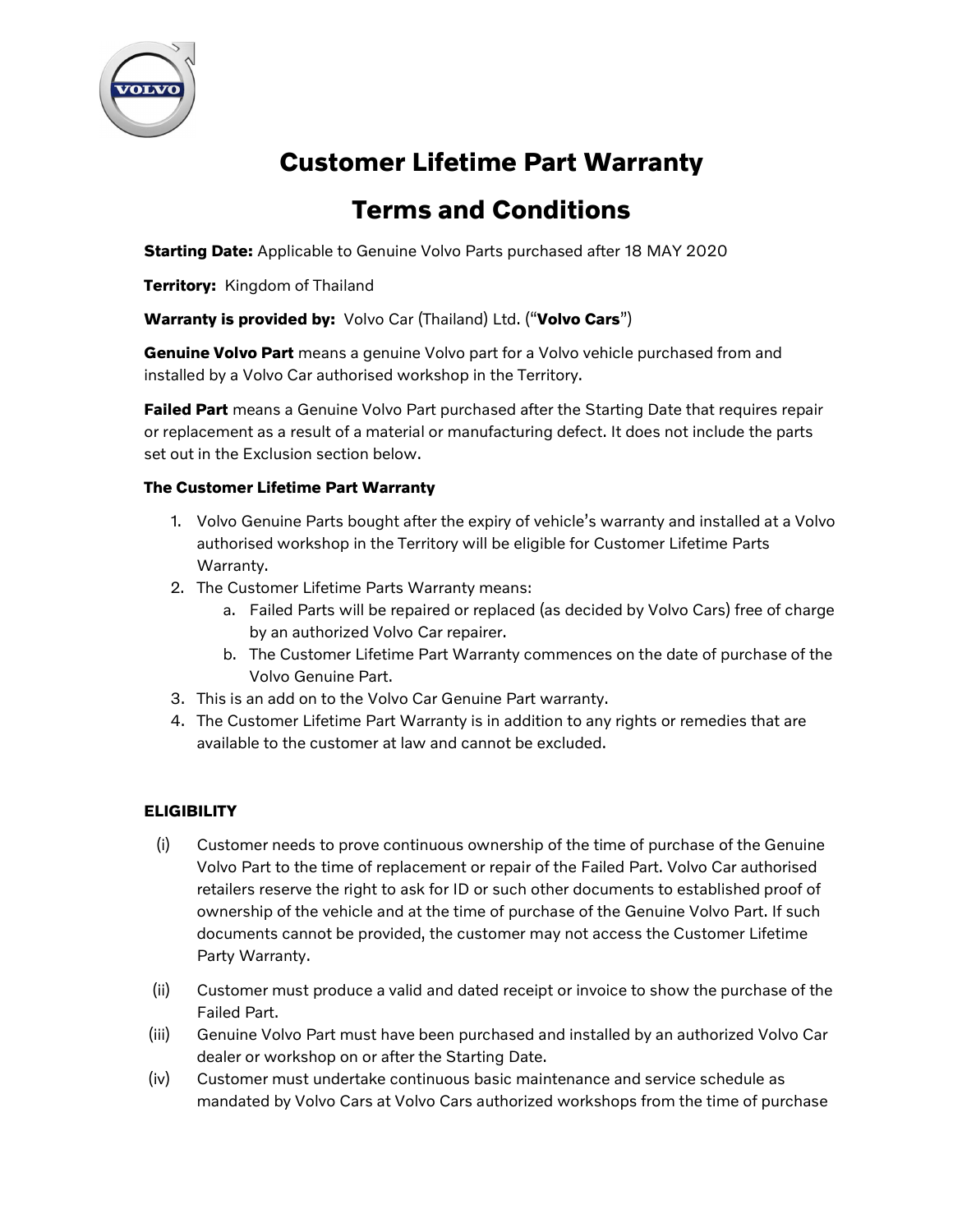of the Genuine Volvo Parts to the time of replacement or repair of the Failed Part, in order for Volvo Cars-qualified technicians to check and identify any potential issue before it becomes a problem for the Genuine Volvo Part.

(v) Customer must undertake continuous maintenance and service schedule specific to the Genuine Volvo Part that the customer has purchased as mandated by Volvo Cars at Volvo Cars authorized workshops from the time of purchase of the Genuine Volvo Parts to the time of replacement or repair of the Failed Part, in order for Volvo Cars-qualified technicians to check and identify any potential issue specific to such installed Genuine Volvo Part before it becomes a problem.

#### **EXCLUSIONS**

The Customer Lifetime Part Warranty does not apply to:

- Wholesale / over the counter sales of Genuine Volvo Parts
- Damage due to wear and tear to the Genuine Volvo Part
- Damage due to misuse by the customer or driving contrary to the owner's manual
- Wear and tear parts such as air-conditioning filters, wipers, oil filters, spark plugs, belts, fuses, tyres, brake pads, clutches etc.
- Consumables liquids and materials including engine oil, cleaning agent or brake fluid
- Batteries
- Accessories offered and sold by Volvo Car's authorized dealers
- Software not associated with a hardware replacement
- Purchases of Genuine Volvo Parts from outside the Territory, unless approved by Volvo Cars

A customer will not be able to access the Customer Lifetime Part Warranty if:

- The Genuine Volvo Part was bought before the Starting Date.
- The Genuine Volvo Part was installed at a location other than at a Volvo authorized workshop.
- The Genuine Volvo Part is replaced by a Volvo Car authorized workshop while the vehicle is under new car warranty or extended warranty.
- If the customer cannot produce the receipt or tax invoice for proof purchase of the relevant Failed Part.
- If, after the purchase of the Genuine Part, ownership of the vehicle has been transferred.